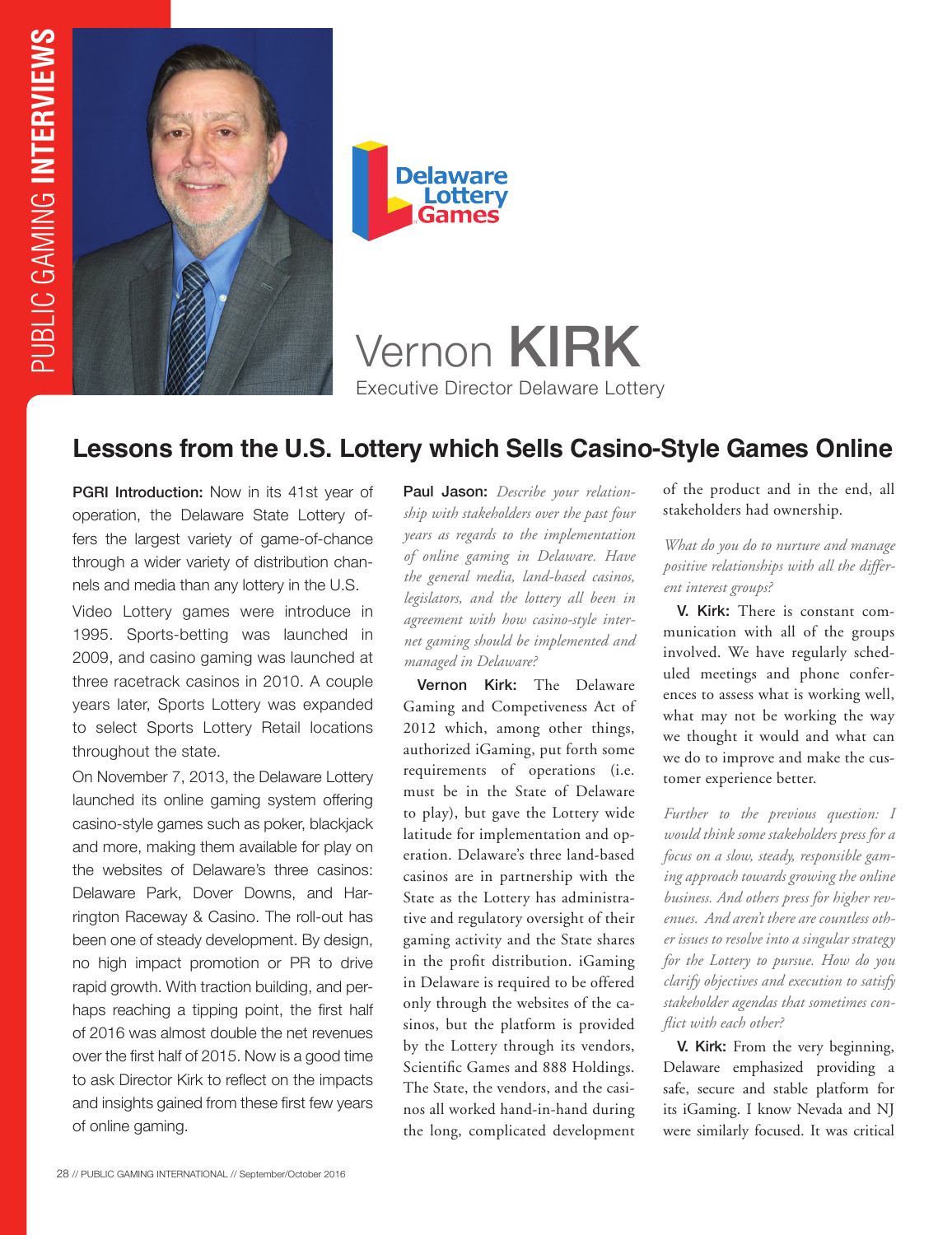for these first launches to be successful, not only for the individual states, but for the industry as a whole. There were more than a few iGaming opponents who said you couldn't do reliable geolocation, couldn't do proper player identification, couldn't do safe payment processing, etc. Any slip-up had the potential to set-back iGaming who knows how long. But Delaware, along with the other jurisdictions, have had no serious or significant operational or integrity issues since their respective launches. No cheating scandals, and no underage players or players from outside state boundaries. To your point, I have been on several panels with Nevada and NJ and we always get asked about revenue and we all reply in the same manner. The question should be does it work, not are you disappointed in how much revenue you are generating. Delaware has now turned its attention to player acquisition with more targeted marketing. Having established a strong and reliable operational platform, we are now able to focus even more on the revenuebuilding component. I think the results are really beginning to show, with a 93% yearover-year increase for the first six months of 2016 versus the same period last year.

#### *Does your experience indicate that there is much cross-over between players who play lottery at retail stores, those who buy online, those who play casino-style games online, and those who play in land-based casinos?*

V. Kirk: We have no direct evidence that players migrate between traditional lottery customers and iGaming, or even land based casino customers and iGaming. Questions relating to consumer play-styles and behavior will be part of a player's survey that's being planned now.

## *Do your promotional strategies facilitate and encourage consumers to go to different channels and try different game-styles?*

V. Kirk: Yes, we have tried to promote exactly that. For example, the casinos have poker tournaments that start on-line and finish with live tables at the casino. Also, coupons and other giveaways are awarded online and redeemed at the brick and mortar facility, and visa/versa.

#### *Is there anything that promotes Lottery to casino and i-gaming players?*

V. Kirk: We have not found much of a market for cross-over between our traditional game Lottery players to the casinos and we are currently not well positioned to encompass the same to iGaming. We have tried various types of casino promotions such as selling NASCAR instant tickets in conjunction with races at Dover Downs, but with modest success. We have had success cross promoting our Sports Lottery with casino gaming with such things as buy a Sports Lottery ticket of a certain value and receive a match-play coupon for table games (i.e. blackjack, roulette, craps, etc.). Our Vegas style iGaming is more difficult to coordinate with our traditional products, but when we get to the stage where we will be selling our traditional products online, I'm confident we will be able to find ways to promote to both types of players as they will both be familiar with the genre. For example, some online loyalty programs offer game play and that could serve as an introduction and transition to our iGaming platform.

#### *What have you learned about player behavior that has surprised you, or that you did not know five years ago?*

V. Kirk: We have a large contingent of young players online. That is not surprising in and of itself, but a large number of them are young women, and that has been a bit surprising for me. They are very loyal and enthusiastic players, especially on certain virtual video lottery games.

#### *Why not sell traditional lottery products online?*

V. Kirk: We definitely will, but our Agency is very small and we have had a lot on our plate. Going back to the Delaware Gaming and Competitiveness Act of 2012, we were authorized to expand our Sports Lottery from the 3 casinos to include retailer locations. We did that first so that we could launch in time for the 2012 professional football season. We were also authorized to start Keno, which was number two on our agenda, and we successfully launched in January 2013. We then turned our attention to iGaming and what I call eLottery (traditional products online). We had thought we may be able to do them in parallel, but that proved way too ambitious, so we made the business decision to do iGaming first. We launched iGaming in late October 2013. Then, in February 2014, the Governors of Delaware and Nevada signed the Multi-State Internet Gaming Agreement, the first of its kind in the nation. This agreement allowed for the two states to share poker liquidity where players from both states could sit down at a virtual poker table and play against one another. We added mobile for iGaming in May and then were tasked with establishing limited video lottery in fraternal organizations throughout the state. As soon as we catch our breath, we will look toward eLottery!

#### *How has development of online gaming impacted traditional lottery revenues?*

V. Kirk: We have seen no impact on our traditional lottery revenue. FY13-15 were all record years in traditional sales for us (2015: \$149.7 million; 2014: \$148.3; 2013: \$144.1). Then we shattered the record in FY16 with \$175.0 million. All of Delaware's products were up, but the primary reasons for the increase were the resurgence of Powerball (up 45%) and the continued success of our instant games (up 21%, in part fueled by our first \$25 price point game).

## *What do you do to maintain growth in the traditional lottery sector in the face of increased consumer options for recreational gaming?*

V. Kirk: Like many if not most, our traditional lottery growth has come from instant scratch-off games. We have focused on value in all price points and introduced our highest (\$25 per ticket) just a few months ago and it became the first instant game the Lottery ever re-ordered.

*It appears to be the case that the DE legislature will not legalize Daily Fantasy Sports? Do you think that might change? How do you think the Fantasy Sports phenomenon will impact the broader games of chance space, and lottery in particular—not just in DE but across the country?*